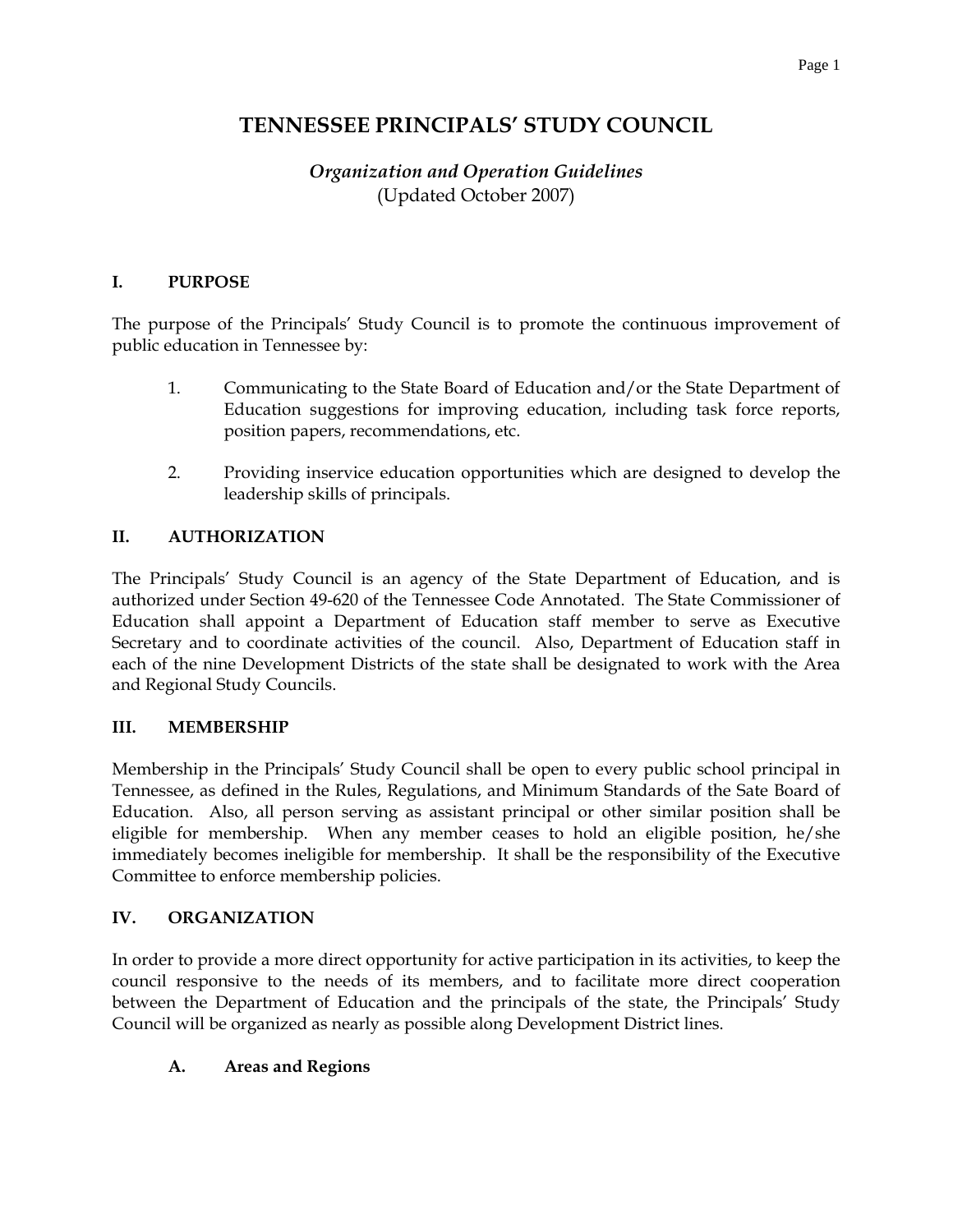The Principals' Study Council shall be made up of eighteen area councils which are organized into three regional councils representing East, Middle and West Tennessee.

The Area Councils shall be assigned to Regional Councils according to the following plan:

| Area Councils 1 – 6   | East Tennessee Regional Council   |
|-----------------------|-----------------------------------|
| Area Councils 7 – 12  | Middle Tennessee Regional Council |
| Area Councils 13 – 18 | West Tennessee Regional Council   |

The counties included in the various area councils are shown on attached map. The State Steering Committee from each region shall be responsible for planning activities of the council within the region, and for facilitating communication among the area councils. The activities of area and regional councils must be consistent with these guidelines and with other policies of the State Department of Education and the Tennessee Principals' Study Council.

#### **B. State Committees**

The **Executive Committee** of the Principals' Study Council shall consist of the three state officers, the three regional chairpersons, and the immediate past chairperson of the Principals' Study Council. This committee is authorized to conduct necessary council activities in accordance with these guidelines and with decisions made by the State Steering Committee and/or the voting delegates in attendance at the annual conference.

Duties of the Executive Committee shall include communicating as necessary with the council membership and with the State Department of Education. It shall also serve as liaison with other agencies as may be necessary. The committee is responsible for authorizing the release of any position statement developed within the Study Council. Working copies of such statements must be clearly labeled as tentative drafts when they are distributed for review.

The **Steering Committee** of the Principals' Study Council shall include the state officers, one representative from each area council, and the immediate past chairperson. Each area council shall choose the steering committee representative. Upon election, each steering committee member will serve a term of two years and be eligible for re-election. The Steering Committee shall serve as the primary policy making body of the council. It is the responsibility of this committee to develop such policies and to take such actions as are essential to the accomplishment of the purposes of the Principals' Study Council.

Duties of the Steering Committee shall include facilitating and reporting the activities of the area and regional councils, assisting in planning and conducting the annual conference, and communicating information to and from the area and regional councils. The committee shall also be responsible for approving activities which require funding, including such things as task force projects, publications, and conferences.

The Executive Secretary shall serve as ex-officio member of all state committees. When council action is necessary outside a scheduled committee meeting, the Executive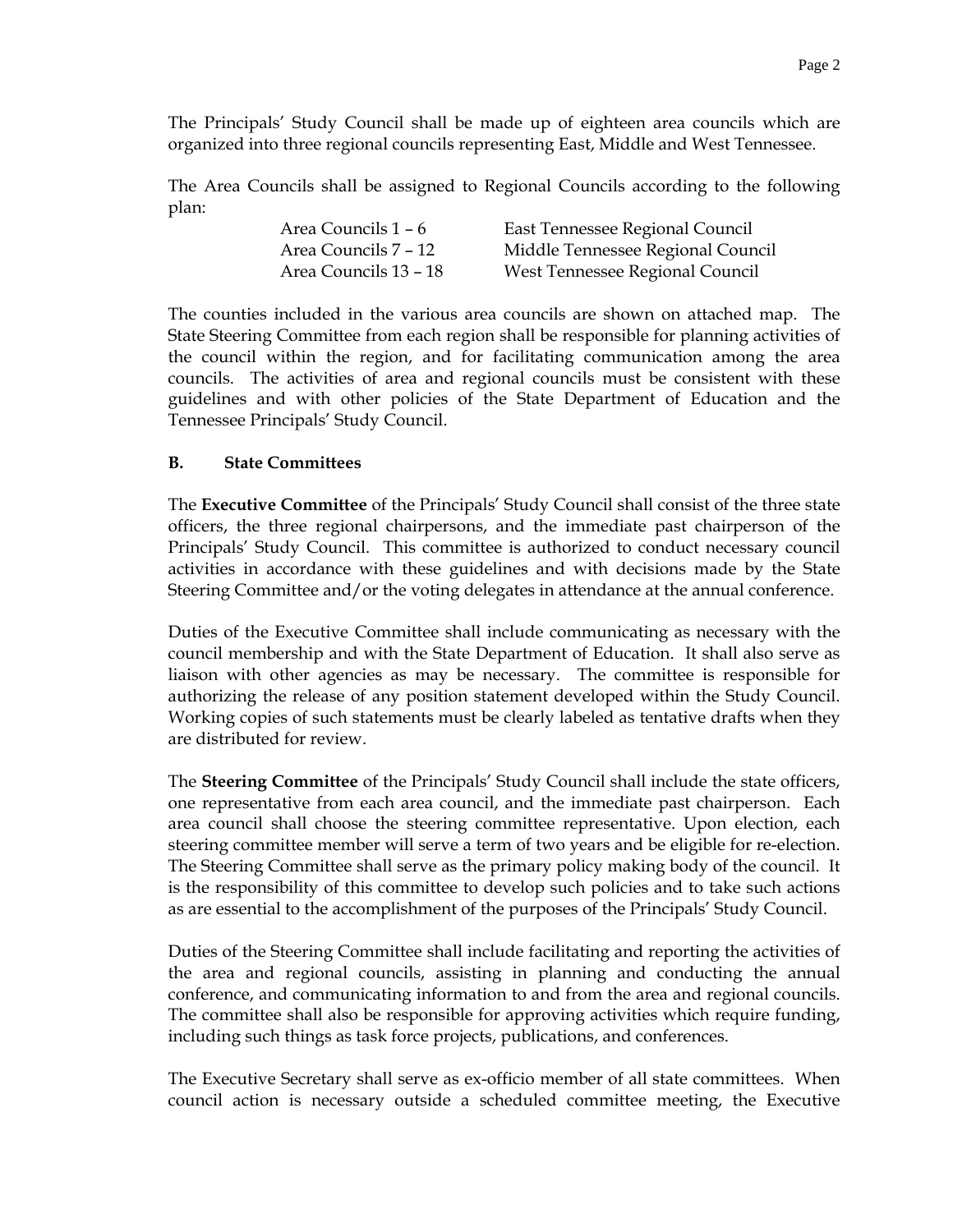Secretary may poll the members of the Executive Committee in order to determine a proper decision.

### **C. Election of Officers**

The officers of the Tennessee Principals' Study Council shall be a Chairperson, Vice-Chairperson, and a Secretary.

Election of officers shall be held during the annual conference of the Council as which time each office shall be filled for one-year terms. No person may be elected to more than two consecutive terms in the same office. To be eligible to serve as chairperson, an individual must have been a member of the State Steering Committee for at least two years. This office shall be filled on an alternate basis from the three regions of the state (East-Middle-West). The chairperson and secretary shall come from the same region of the state. The three state officers shall be elected by majority vote of the State Steering Committee members in attendance at the time of election and shall take office after the annual conference.

## **D. Duties of Officers**

The **Chairperson** of a the Principals' Study Council shall preside at all business sessions of the council, and at all meeting of the State Steering Committee and the State Executive Committee. Other duties shall include presiding over general sessions of the Annual Conference except when someone else is designated to do so; keeping the council membership informed of council activities; assisting in planning committee meetings, task force projects, and the Annual Conference; and communicating as necessary with the State Commissioner of Education.

The **Vice-Chairperson** shall preside at any meetings at which the Chairman is not present. This officer is expected to work closely with the Chairperson in the performance of other duties as outlined above.

The **Secretary** shall be responsible for recording the minutes of all business sessions of the Principals' Study Council, as well as the minutes of meetings of the Executive and Steering Committees. Copies of all minutes shall be forwarded to the Executive Secretary who will be responsible for disseminating them. A copy of each set of minutes shall also be sent to the chairperson. The secretary may also be responsible for handling correspondence of the council, except that for which the executive secretary has responsibility.

### **E. Areas and Regional Officers and Meetings**

Each area and regional council shall elect a Chairperson, a Vice-Chairperson, and a Secretary to serve one-year terms. The regional Chairperson must be a member of the State Steering Committee. Regional officers shall be elected by the delegates in attendance at the Annual Conference from each region. Regional officers shall take office after the annual conference. Area officers shall take office September 1.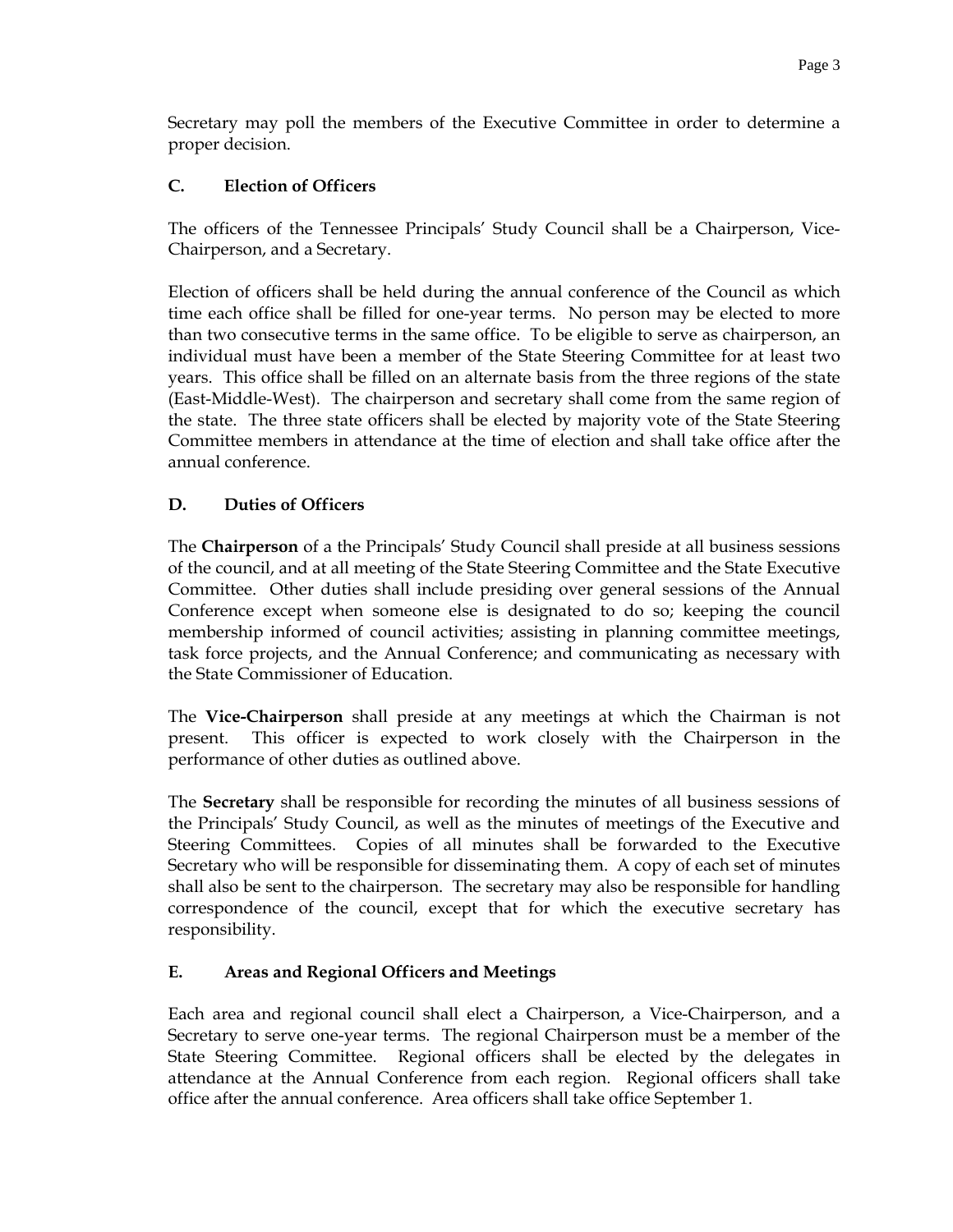It is recommended that area councils meet at least three times a year, and that each meeting include a professional growth topic of interest to the member of the council. The first meeting each school year should be held no later than October or November. The last meeting should be held prior to the first week in May at which time officers for the next year should be forwarded immediately to the State Department of Education liaison person who will send this information to the Executive Secretary.

Each regional council should hold a minimum of two meetings annually, one of which shall take place during the annual conference for the delegates in attendance. It is recommended that one meeting of each regional council be held as a drive-in conference with emphasis on in-service training for principals.

### **V. MEETINGS**

The State Department of Education will sponsor an annual meeting of the Tennessee Principals' Study Council, provided adequate funds are available for such a meeting. The meeting place will be decided by the State Steering Committee, and must be approved by the State Department of Education. All members, as well as other guests, will be invited to attend the annual meetings.

Meetings of the Executive Committee and Steering Committee shall be announced by the State Chairperson and the Executive Secretary. If sufficient funds are available, it is recommended that the Steering Committee meet four times each year with one meeting during the Fall, another in Winter, another in the Spring, and one at the time of the Annual Conference. These meetings are deemed necessary in order to adequately plan and implement meaningful Council activities. The Executive Committee will meet to plan the program of the Annual Conference, and at such other times as may be necessary in carrying out the work of the Council.

### **VI. REPORTS AND RECOMMENDATIONS**

The Principals' Study Council may submit recommendations for improving education in the State to the Commissioner of Education. Any council member may submit recommendations for consideration. Such recommendations must be compiled and edited by the appropriate regional council which shall then present them for consideration by the delegate assembly at the annual conference. Final editing and wording of the recommendation shall be the responsibility of the executive committee. The chairperson and the executive secretary shall be responsible for presenting approved recommendations to the commissioner.

A final report of the proceeding of each annual conference shall be prepared and disseminated by the executive secretary.

The area chairperson shall furnish the State Department liaison with a copy of the minutes of each area meeting. The State Department person shall mail copies of these minutes to the state chairperson, the regional chairperson, and the executive secretary. The executive should receive announcements of all area and regional meetings.